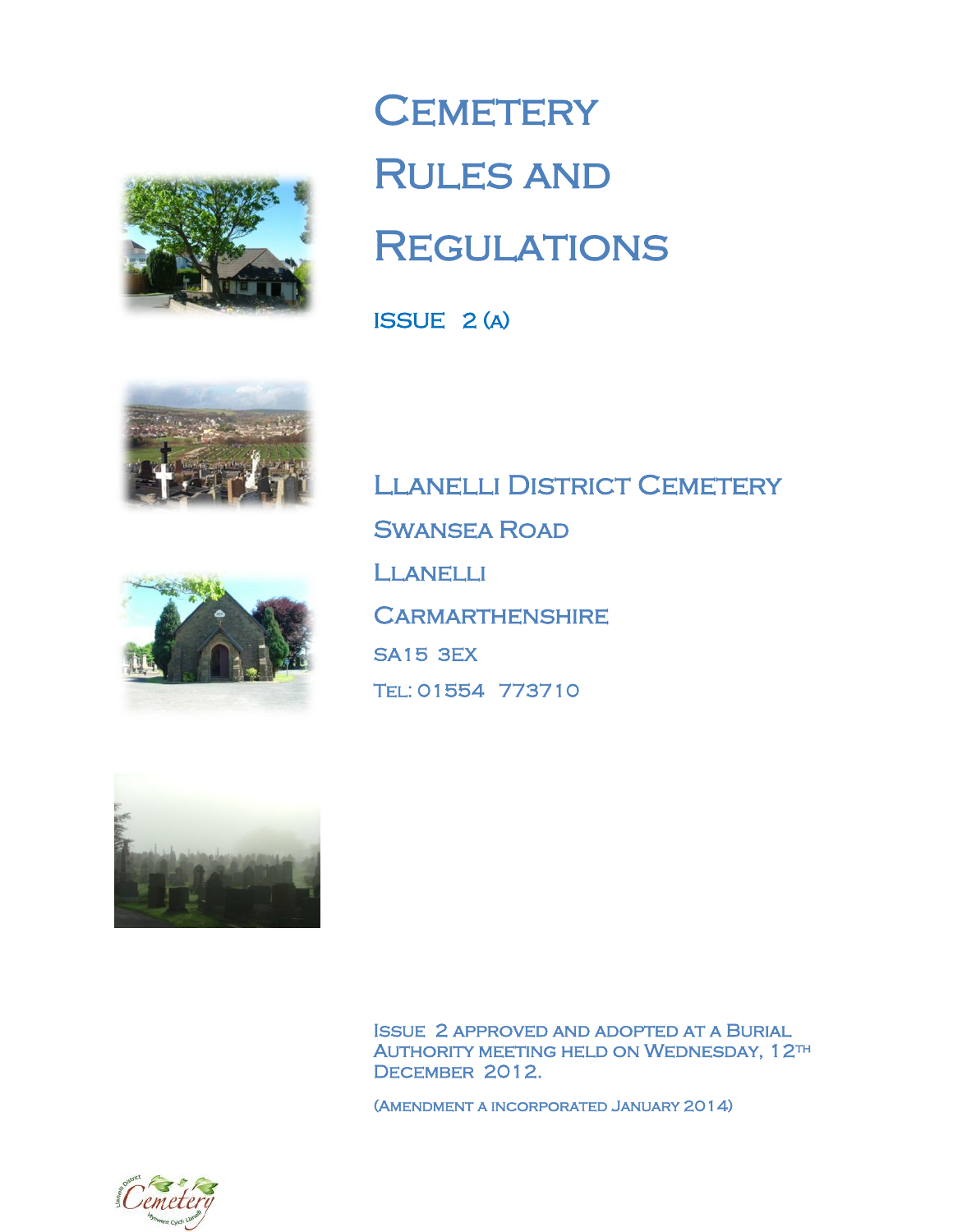| <b>Version</b>          |                                                    | <b>PAGE</b>             |
|-------------------------|----------------------------------------------------|-------------------------|
| 2                       | <b>Index</b>                                       | 1                       |
| $\overline{2}$          | Introduction                                       | $\overline{2}$          |
| 2                       | <b>Cemetery Office Opening Hours</b>               | $\overline{2}$          |
| $\overline{2}$          | <b>Cemetery Grounds Opening Hours</b>              | $\overline{2}$          |
| $\overline{2}$          | <b>Times of Burial Services</b>                    | $2 - 3$                 |
| $\overline{2}$          | <b>Ministers and Clergymen</b>                     | 3                       |
| $\overline{2}$          | <b>Allocation of Grave Space</b>                   | 3                       |
| $\overline{2}$          | <b>Scattering of Cremated</b>                      | 3                       |
| $\overline{2}$          | <b>Notice of Interment</b>                         | 3                       |
| $\overline{2}$          | <b>Certificate for Burial</b>                      | 4                       |
| $\overline{2}$          | <b>Re-opening Graves</b>                           | 4                       |
| $\overline{2}$          | Removal of Memorials for the Re-opening of Graves  | 4                       |
| $\overline{2}$          | <b>Chapel</b>                                      | 4                       |
| 2                       | <b>Fees</b>                                        | 5                       |
| $\overline{2}$          | <b>Cemetery Records</b>                            | 5                       |
| $\overline{2}$          | <b>Exclusive Rights of Burial</b>                  | $5 - 6$                 |
| $\overline{2}$          | <b>Types of Graves</b>                             | $6 - 7$                 |
| $\overline{2}$          | <b>Lawn Graves</b>                                 | $\overline{7}$          |
| 2                       | <b>Columbaria Vaults</b>                           | $\overline{\mathbf{z}}$ |
| $\mathbf{2}$            | <b>Remembrance Gardens</b>                         | $7 - 8$                 |
| $\overline{2}$          | <b>Traditional Graves</b>                          | 8                       |
| $\mathbf{2}$            | <b>Public Graves</b>                               | 8                       |
| $\overline{2}$          | <b>Natural Burial Areas</b>                        | $8-9$                   |
| $\overline{2}$          | <b>Reserved Graves</b>                             | 10                      |
| 2                       | <b>Supervision of Funerals and Burial Services</b> | 10                      |
| $\overline{2}$          | <b>Coffin and shrouds</b>                          | 10                      |
| $\overline{2}$          | <b>Open Coffin</b>                                 | 10                      |
| $\overline{\mathbf{2}}$ | <b>Funeral Directors</b>                           | 11                      |
| $\overline{2}$          | <b>Maintenance of Graves</b>                       | 11                      |
| $\overline{2}$          | <b>Christmas Wreaths / Tributes</b>                | 11                      |
| $\overline{2}$          | <b>Temporary Marker</b>                            | 11                      |
| $\overline{\mathbf{2}}$ | <b>Wooden Cross</b>                                | 12                      |
| $\overline{2}$          | <b>Managing Memorials</b>                          | 12                      |
| $\overline{2}$          | <b>Memorial Safety</b>                             | 12                      |
| 2a                      | <b>Memorial Regulations and Memorial Masons</b>    | $12 - 13$               |
| $\overline{2}$          | <b>Lawn Memorials</b>                              | 13                      |
| $\overline{2}$          | <b>Traditional Memorial Sets</b>                   | 13                      |
| $\overline{2}$          | <b>Baby Section</b>                                | 13                      |
| $\overline{2}$          | <b>Gardens of Remembrance</b>                      | 13-14                   |
| $\overline{\mathbf{2}}$ | <b>Memorial Gardens</b>                            | 14                      |
| 2                       | <b>Columbaria Plaques</b>                          | 14                      |
| $\mathbf{2}$            | <b>Private &amp; Leased Memorial Benches</b>       | 14                      |
| $\overline{\mathbf{2}}$ | <b>Public Benches</b>                              | 14                      |
| $\overline{2}$          | <b>Vehicles</b>                                    | 15                      |
| $\overline{\mathbf{2}}$ | <b>Dogs</b>                                        | 15                      |
| $\overline{2}$          | Children                                           | 15                      |
| $\overline{2}$          | Litter                                             | 15                      |
| $\overline{2}$          | <b>Conduct within the Cemetery</b>                 | 15                      |
| $\overline{2}$          | <b>Offences</b>                                    | 15-16                   |
| $\overline{\mathbf{2}}$ | <b>Complaints</b>                                  | 17                      |
| $\overline{2}$          | <b>Alterations to Regulations</b>                  | 17                      |

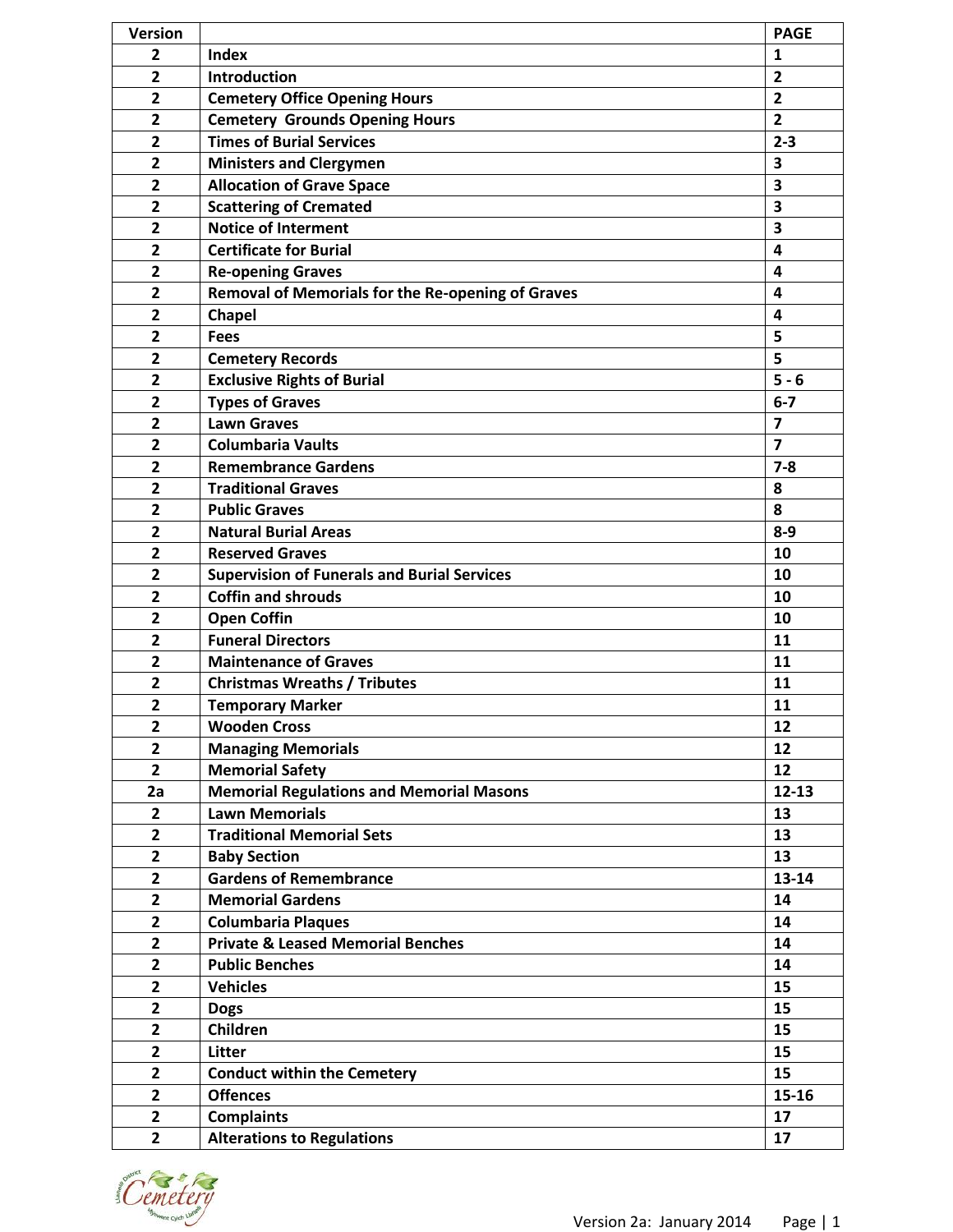**Llanelli District Cemetery is administered by:** Llanelli Joint Burial Authority Vauxhall Buildings Vauxhall, Llanelli Carmarthenshire SA15 3BD Tel: 01554 774103 E mail: [enquiries@llanelli-rural.gov.uk](mailto:enquiries@llanelli-rural.gov.uk)

The cemetery is administered under the provisions of the Local Government Act 1972 and The Local Authorities Cemeteries Order 1977 (as amended).

## **Introduction**

It is the aim of Llanelli Joint Burial Authority to provide the highest standards within its cemetery service, both for the bereaved and others who visit or work within the cemetery. It is essential therefore, that cemetery regulations are in place to ensure that dignity and respect can be maintained at all times.

## **Cemetery Office Opening Hours**

The cemetery administration office is located at the Swansea Road main entrance. The office is open to the public: Monday –Thursday 8.30am - 4.00pm & Friday 8.30am – 3.30pm.

The office is closed on Saturday, Sunday, Public and Bank Holidays.

## **Cemetery Grounds Opening Hours**

The cemetery grounds opening times vary between summer and winter months. Variation to opening times will be posted on the information boards located throughout the cemetery grounds and on the front and rear gates.

The cemetery opening times remain the same for public and bank holidays. The cemetery gates are locked to vehicles outside of these times.

| <b>Summer Opening:</b> | <b>March – October</b> |                   | Winter Opening: November - February |
|------------------------|------------------------|-------------------|-------------------------------------|
| Monday – Friday        | $8.00$ am $-6.00$ pm   | Monday – Friday   | $8.00 \text{ am} - 5.00 \text{ pm}$ |
| Saturday – Sunday      | 10.00 $am - 6.00pm$    | Saturday – Sunday | 10.00 am $-$ 5.00pm                 |

## **Times of Burial Services**

Full Burial services normally take place between the hours of 9.00 am and 2:30 pm Monday to Thursday, 9.00 am– 2.00 pm on Friday.

Cremated remains interments normally take place between the hours of 9.00 am and 3.00 pm Monday to Thursday, 9.00 am– 2:30 pm on Friday.

The time booked for a burial service is the time the cortege is due to arrive at the cemetery. To avoid disruption to other funerals and to ensure that all services and staff are in place, the time booked must be strictly adhered to and punctually observed. The funeral party may have to wait until it is convenient to proceed if it arrives at the cemetery early or late.

The cemetery office must be advised in advance if it is anticipated that a large number of persons may be expected to assemble at any one burial.

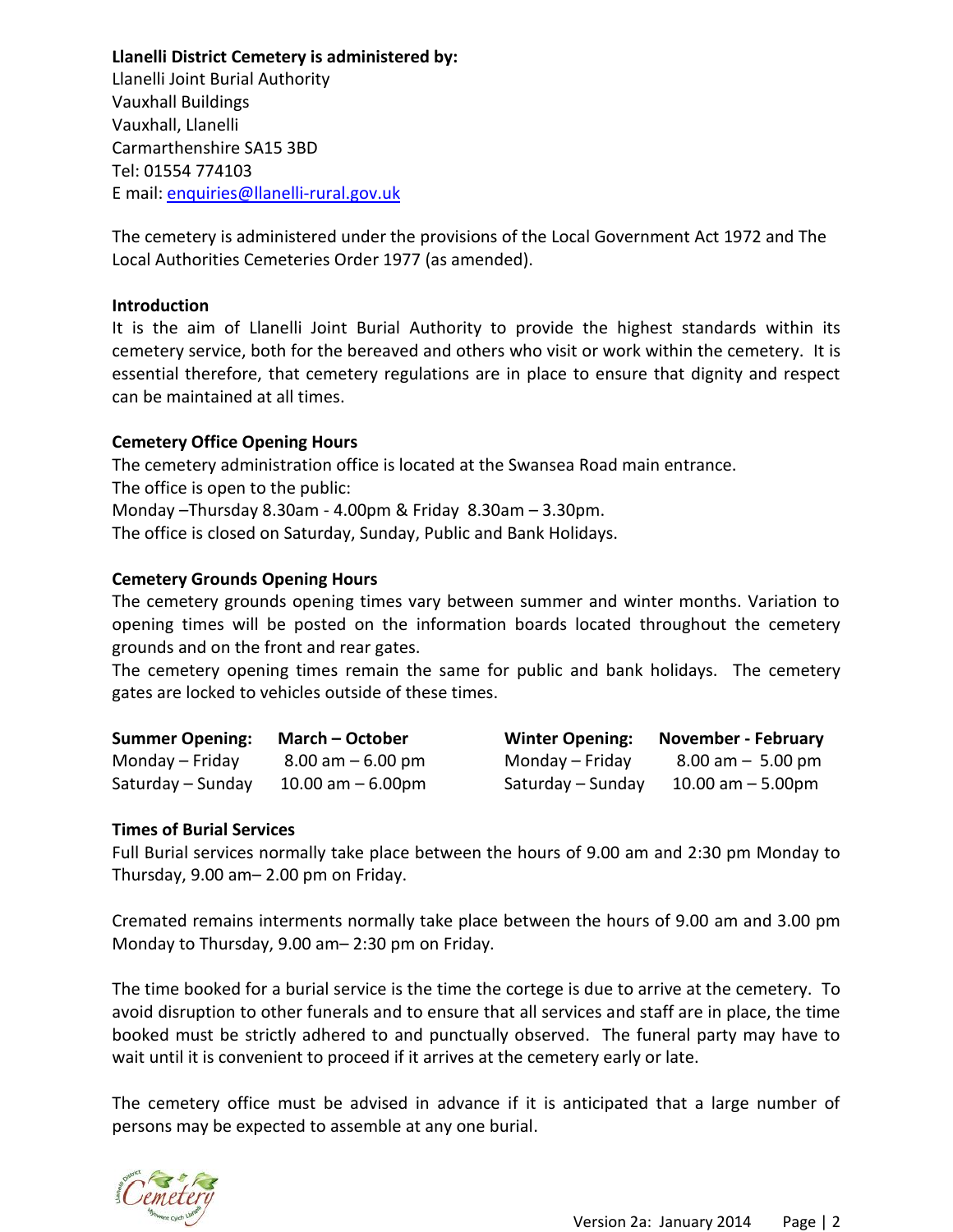Burials are not permitted on Saturday, Sunday or Bank Holidays, except in the case of urgent necessity or on the grounds of public health when a medical certificate must be produced. Every effort will be made to accommodate a valid request; however provision of a burial service outside of normal published hours is subject to the Cemetery Manager's discretion and the availability of staff. Additional charges and fees will be applicable for services provided outside of normal published times.

# **Ministers and Clergymen**

A burial can take place with or without a religious service. It is the responsibility of the funeral director or the bereaved family to arrange for a Minister or other person to officiate at the burial.

## **Allocation of Grave Space**

Practical considerations mean that all new grave spaces will be excavated at the Cemetery Manager's discretion with no prior selection. The most recently developed areas of the cemetery have been designed to accommodate lawn type graves. There is also one section available for new traditional graves (section 10). Preference for burial in that section must be preselected when the burial is originally requested.

The Authority also provides Gardens of Remembrance for the burial of cremated remains. Each plot can accommodate up to three sets of cremated remains. It is also permitted to bury cremated remains in traditional or lawn graves. Cremated remains must be contained within a suitable solid casket or container with a permanent name plate securely attached. Burial in containers or vessels made from plastic, glass or ceramic is not permitted. Burial of cremated remains is strictly prohibited without prior permission of the Cemetery Manager via the completion of a Notice of Interment Form and payment of the appropriate fee.

## **Scattering of Cremated Remains**

Scattering of cremated remains is not permitted within Llanelli District Cemetery without authorisation from the Cemetery Management. Scattering of cremated remains over or under the surface of any grave is not permitted without prior written consent of the registered grave owner.

## **Notice of Interment**

Any person wishing to arrange a burial must liaise with the cemetery administration staff who will allocate a day and time. The completed Notice of Interment Form must be delivered to the cemetery office, together with the appropriate fees at least two full working days before the date of the burial service.

Telephone bookings are accepted in the first instance as a provisional booking; however a completed Interment Request Form must be received by the cemetery administration staff to confirm the booking.

Exact coffin or casket dimensions (**maximum external dimensions**) must be provided on the Interment Request Form in all cases. Additional fees will be payable if incorrect sizes have been provided which results in cemetery staff revisiting the grave to increase the grave size. The cemetery will not be held responsible for any actions resulting from incorrect coffin sizes being provided by the funeral director.

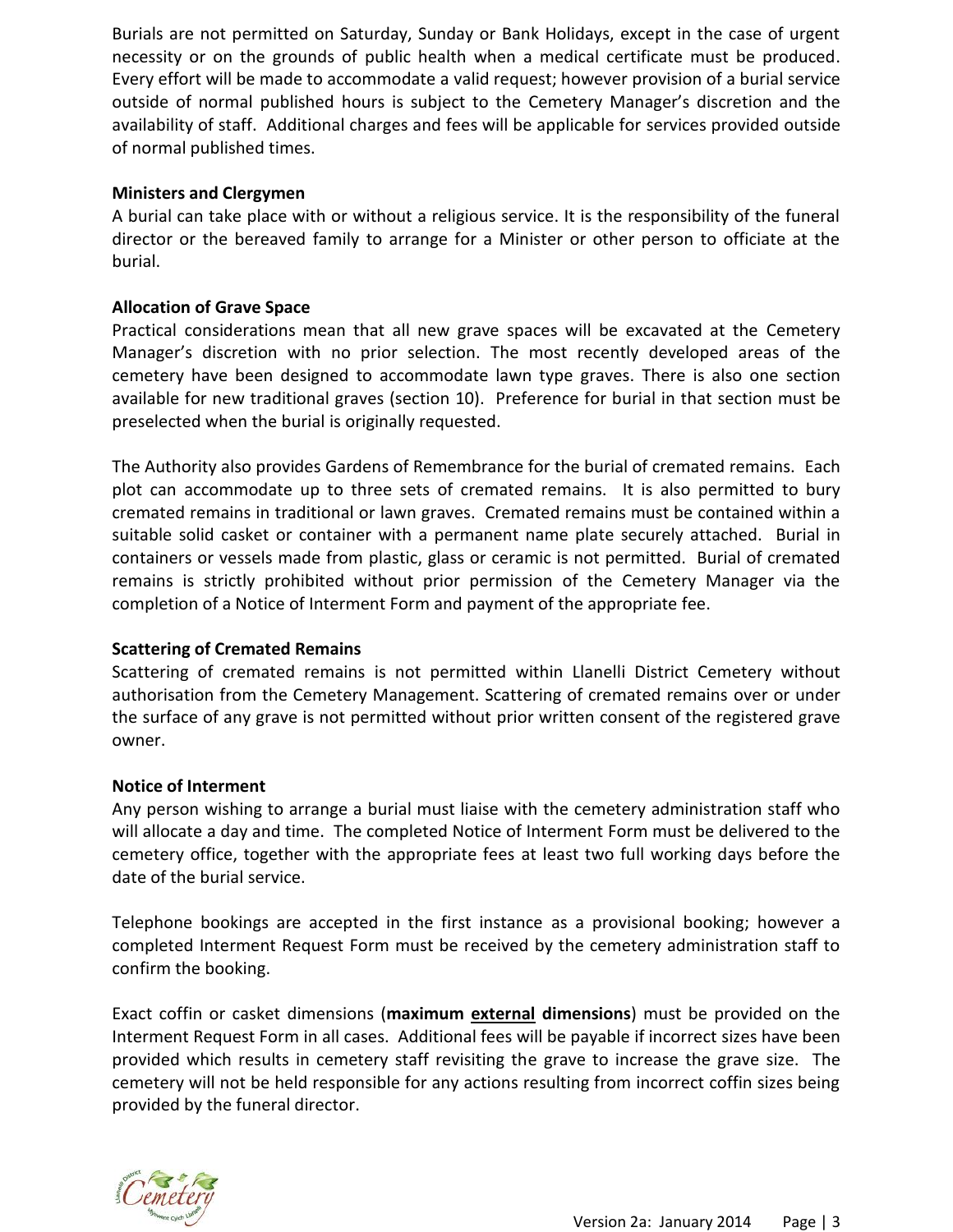## **Certificate for Burial**

A Registrars Certificate or Coroners Order for Burial must be delivered to the cemetery administration office before a burial can proceed and must accompany the Interment Request Form. The burial cannot proceed if the Certificate is not available.

A Certificate of Cremation must be delivered to the cemetery administration staff before a burial of cremated remains can take place. The Certificate must be kept with the remains and should be delivered to the cemetery administration office immediately prior to the burial of the cremated remains.

## **Re-opening Graves**

Unless the person to be buried is an owner of the Exclusive Right of Burial, a grave cannot be re-opened without the prior written consent of the owner.

The cemetery administration staff will request sight of the Deed of Exclusive Right of Burial before a grave is re-opened. The Burial Authority, through its staff, has a duty to ascertain that whoever is making the application for burial is legally entitled to do so, and/or that the deceased has a legal right to the grave.

In certain circumstances when opening a grave it may be necessary to place or store soil on or over a neighbouring grave plot. The Authority has the right to do this; however it will ensure that no damage occurs to the memorial and any impairment to the grass surface or surrounding area will be rectified as soon as possible after the interment.

## **Removal of Memorials for the re-opening of graves**

The funeral director or anyone arranging a burial must arrange to have the memorial removed in time for the grave to be re-opened. This is required at least 48 hours before the interment, or at a time as requested by the cemetery administration staff in support of existing workload and staff availability. The memorial is removed at the expense of the applicant for the interment.

All components of a memorial and its foundations must be completely removed from the cemetery until such a time as the grave is ready to accept re-instatement.

A minimum of six months must lapse on all graves that have been re-opened before a memorial can be replaced. A memorial may not be granted a permit for re-instatement if the ground conditions are not deemed suitable. Administration staff will advise accordingly.

Memorials do not necessarily need to be removed when interring cremated remains. Administration staff will advise accordingly.

## **Chapel**

A service at the cemetery chapel must be requested at the time the original interment request is formalised. The time allowed for a chapel service is thirty minutes. Extended times must be requested in advance. Hire of the chapel includes use of an electric organ and a public address

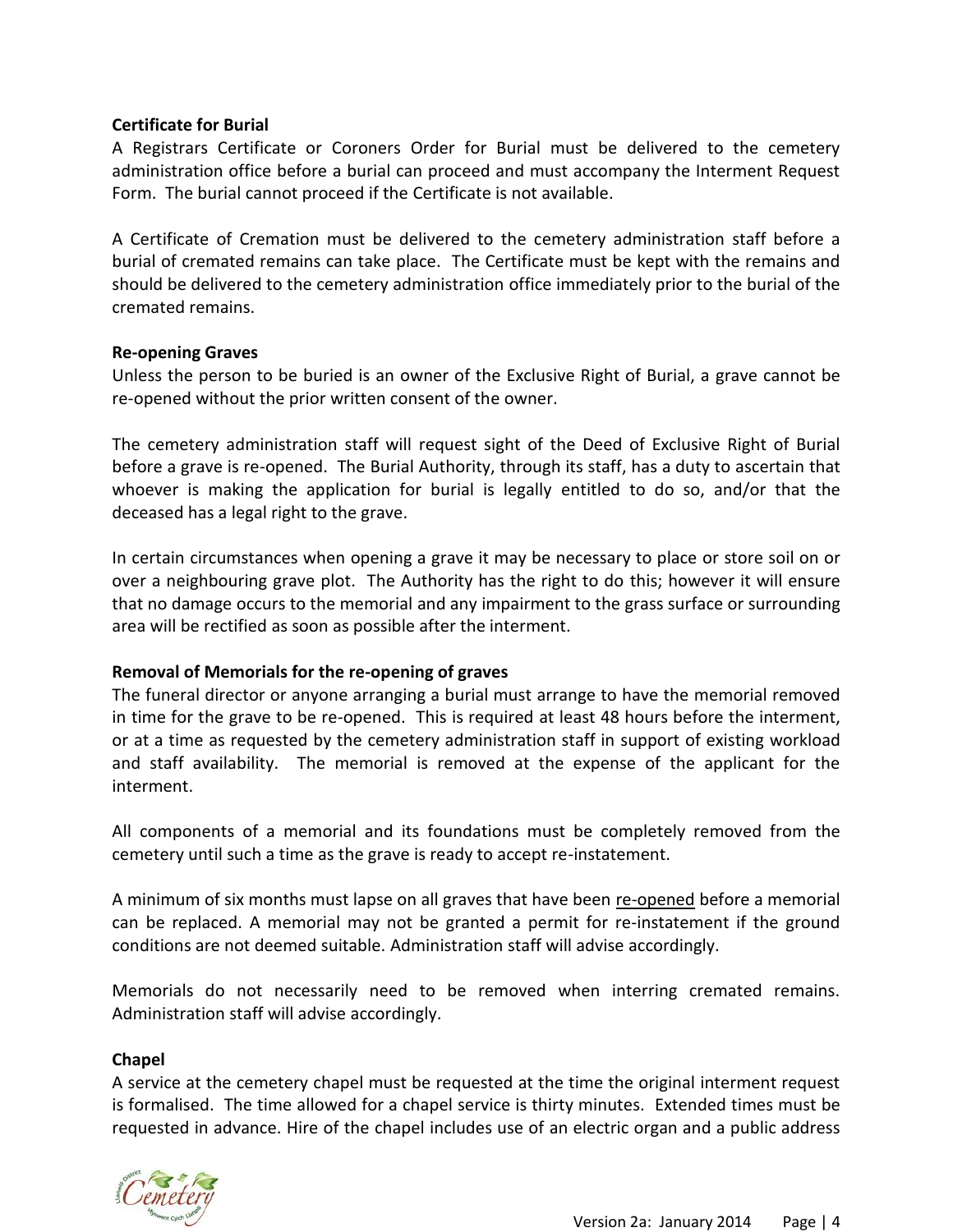system. Arrangements for an organist, CD player or any other provision for music at the service must be made in advance directly with the funeral director.

It must be reported to the cemetery office if it is anticipated that a large number of persons may be expected to assemble at any one chapel service.

## **Fees**

All fees must be paid before a burial, interment or scattering of cremated remains or chapel service takes place and before any fee bearing memorial work takes place. Receipts will be issued for any money paid to the Authority.

## **Cemetery Records**

All details relating to a burial are recorded within registers maintained by the Burial Authority. The registers are available for public viewing and are kept at the cemetery office. Any person who wishes to inspect the registers must first make an appointment with cemetery administration staff. There is no charge for viewing the Registers however the Burial Authority may charge a fee for carrying out searches and providing copies of entries in the register.

## **Exclusive Rights of Burial (EROB)**

As part of the provisions of the Local Authority Cemeteries Order (LACO), the Burial Authority may grant to any person the EROB in any grave or grave space. The power to grant burial rights to individuals is contained under article 10(1) of LACO. The Burial Authority may grant EROB on such terms as it thinks proper. The rights subsist for the period specified by the Burial Authority.

Llanelli Joint Burial Authority presently offers the purchase of Burial Rights for the following periods:

- Burial in a lawn or traditional grave: 30 or 50 years
- Interment of cremated remains in lawn or traditional graves: 30 or 50 years
- Burial or interment of cremated remains in a natural area grave 30 years
- Burial of cremated remains in gardens of remembrance 30 or 50 years
- Interment of cremated remains in an above ground vault 30 years
- Interment of cremated remains in a memorial garden : 15 years

All fees must be paid in advance and accompany the Interment Request Form. Following the purchase of the Exclusive Rights for a new grave a Deed will be issued to the owner after the interment has taken place. The deed must be kept in a safe place as it may be needed to be produced at a later date to prove ownership. Grave owners are required to notify the cemetery administration office if they change address.

The process of Inheritance Law for England and Wales will be applied to ascertain the legality of any claim for ownership. Following an interment where the grave owner is the deceased the administration office will contact the named person who claimed rights to inherit ownership on the interment request form to seek the appropriate information to validate the claim and commence the process of transfer.

Historically, burial rights on graves were issued for a period of 99 years. If a burial takes place within a grave originally issued with a 99 year period of Burial Rights a new Deed will be issued for the remaining time left up to the completion of the 99 year period. The purchase of a new

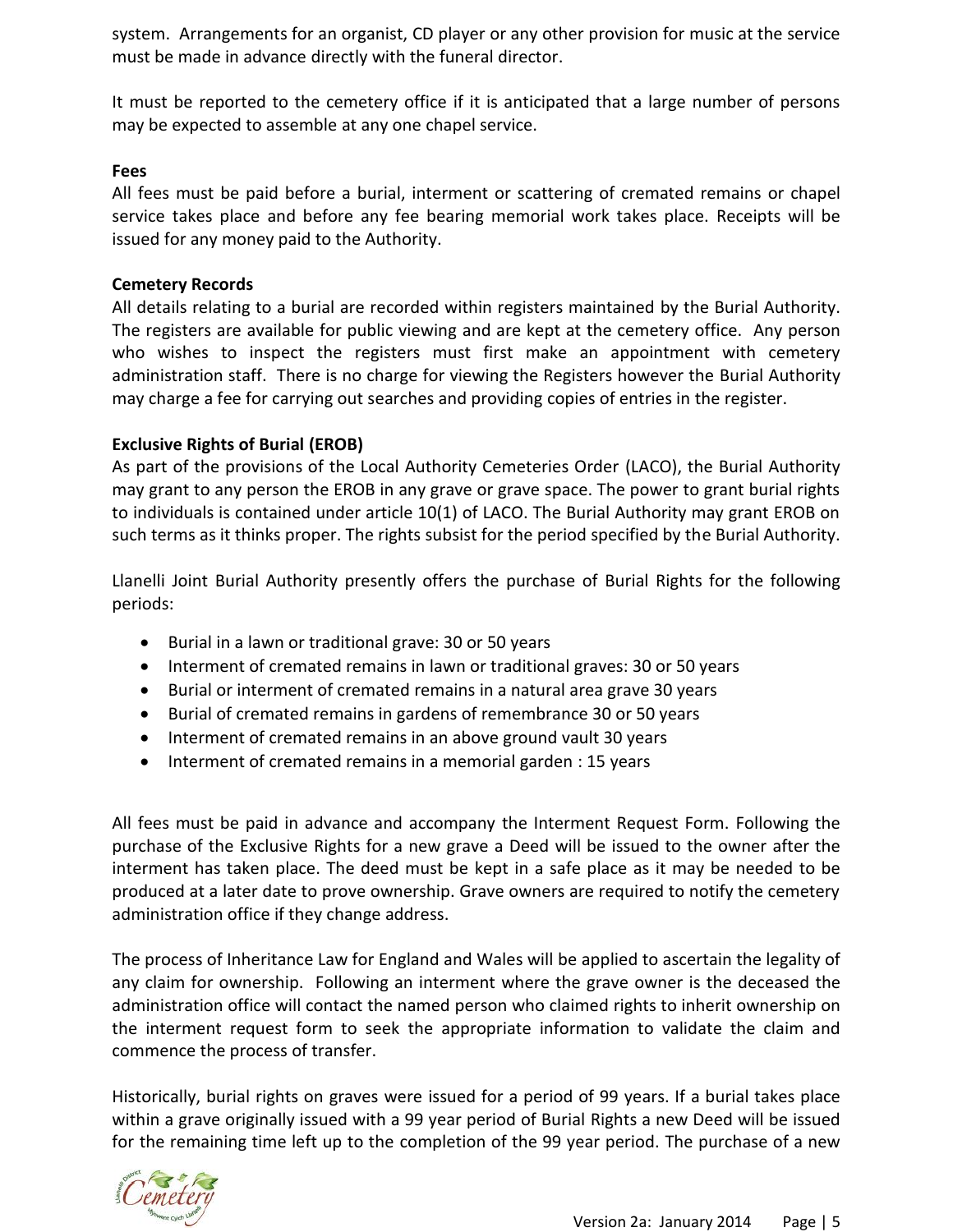period of EROB will be offered if an interment is requested in a grave where the Rights of Burial have expired. It is possible to extend or renew the EROB for a grave.

Purchase of the EROB gives the grave owner burial rights for the period of the grant. It also permits the owner to install and maintain a monument or gravestone on the grave in accordance with the cemetery rules and regulations. It does not give ownership of the land to the grave owner. The land remains the property of the Burial Authority who will maintain it as per the provisions of paragraph 4 of the Local Authorities Cemetery Order which states:

 *A Burial Authority may enclose, lay out and embellish a cemetery in such a manner as it thinks fit, and from time to time improve it and shall keep the cemetery in good order and repair.*

EROB can be transferred when the grave owner is alive or deceased. If the Deed holder is alive, ownership can be transferred to a new owner or another owner can be added by instruction from the grave owner. If the owner is deceased, then the applicable process of Inheritance Law for England and Wales must be applied to ascertain the legality of any claim for ownership.

If the grave owner is deceased the transfer of grave ownership must be completed before any further burials can take place in the grave or before a memorial may be installed or amended.

# **Types of Graves**

At Llanelli District Cemetery new graves are normally excavated to accommodate two burials. However, graves can also be excavated to accommodate up to a maximum of three burials. The additional depth of the grave must be requested on the Interment Request Form. Grave depth for three can only be accommodated if the geology of the allocated grave space is suitable. An additional fee is charged to purchase a grave depth for three.

The depth to which graves are excavated complies with the guidelines set out in the Local Authorities Cemetery Order. No grave shall be excavated by any person unless appointed by the Burial Authority.

The Local Authorities Cemetery Order (LACO), Schedule 2, Article 10, Part 1 states:

- No body shall be buried in such a manner that any part of the coffin is less than three feet below the surface of the prevailing ground.
- Provided that the burial authority may, where they consider the soil to be of suitable character, permit a coffin made of perishable materials to be placed not less than two feet below the level of any ground adjoining the grave.
- No body shall be buried in a grave unless the coffin is effectively separated from any other coffin interred in a grave on a previous occasion by means of a layer of earth not less than six inches thick.
- When a grave is re-opened for the purpose of making another burial therein, no person shall disturb any human remains interred therein or remove therefore any soil which is offensive.
- Any reference in this part to a coffin includes a reference to the wrappings or shroud of an un-coffined body.

In the event that a coffin is buried in such a manner that any part of the coffin is less than three feet below the surface of the prevailing ground, and the soil is not considered to be of suitable

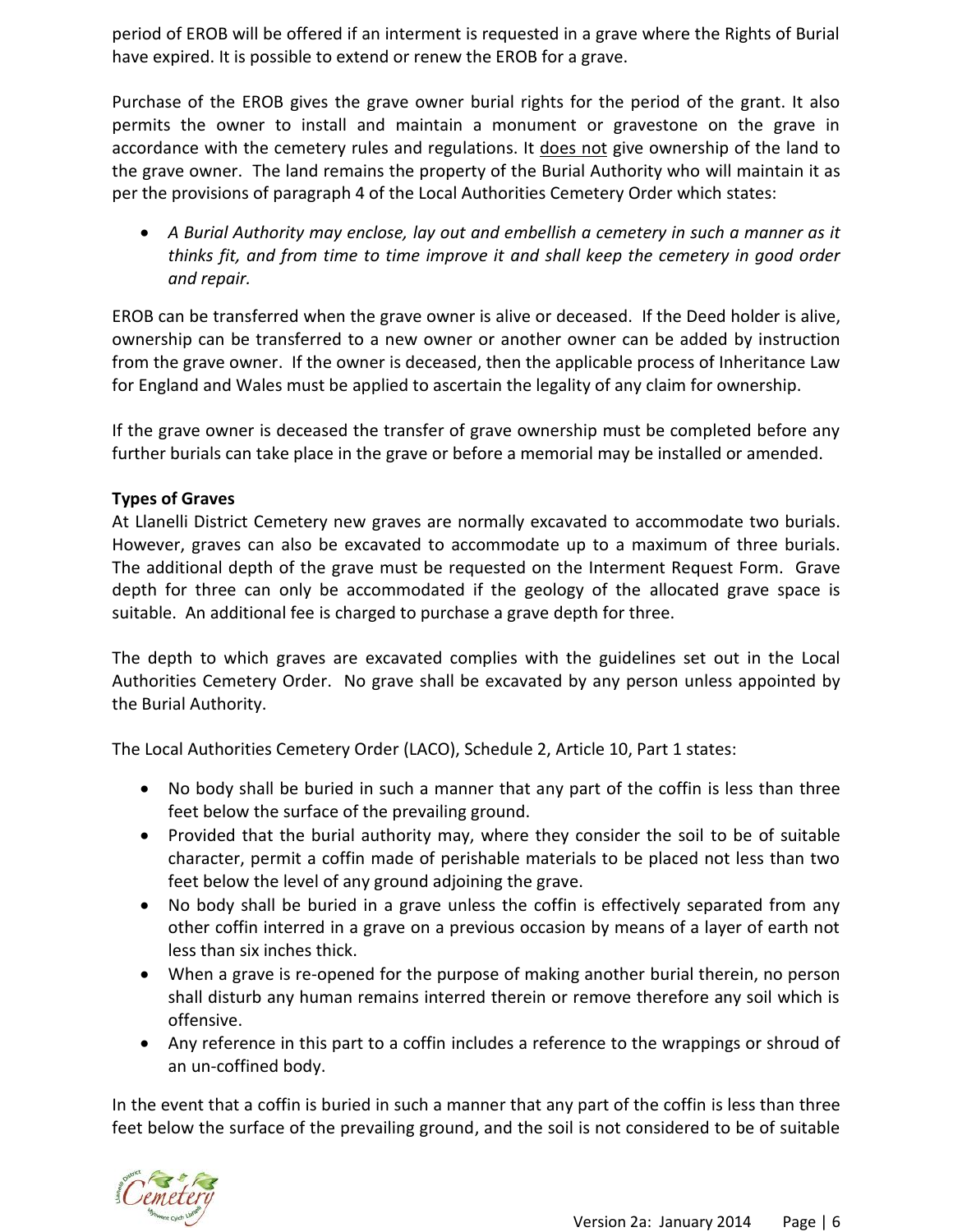character, it may be possible in certain circumstances to create or install a chamber within the grave to comply with the requirements of LACO and adhere to public health requirements.

Detailed guidelines exist in LACO to control burial less than three feet below the surface. A sealed chamber must be constructed to contain the coffin. Additional costs will be applicable if chambers are constructed or installed within a grave. This procedure may also delay the funeral date.

Construction or installation of a below ground vault or chamber is permitted strictly at the discretion of the Burial Authority. The requirements of LACO must be completely satisfied in all cases.

# **Lawn Grave and Remembrance Gardens**

Lawn burial areas are designed to aid grounds maintenance and allow the graves to be maintained with motorised mowers. Only headstone or tablet type memorials are permitted in these areas. It is not permitted to install items such as vases, kerbs, chippings or shrubs on the grassed areas of any lawn or garden grave space. Containers or any items made from glass or ceramics are not permitted anywhere within the cemetery grounds.

Cemetery employees monitor all areas and can remove any unauthorised items, without notice, that inhibit maintenance, or are deemed dangerous for staff and visitors.

# **Columbaria Vaults**

The Burial Authority offers above ground vaults for the interment of cremated remains with an Exclusive Rights of Burial period of 30 years**.** If the Rights are not renewed at the end of the period, the Vault returns to the Burial Authority who reserves the right to remove the cremated remains following the expiry of the Rights of Burial.

- Holders of the EROB will be notified in writing at the last known address twelve months before the expiry of the Rights takes place and again one month before the expiry date.
- If no contact is received, or the Authority is notified that the Rights will not be renewed, a further letter will be issued immediately following the expiry of the Rights advising of the date that the casket(s) will be removed from the vault.
- Removed caskets will be stored for twelve months at the cemetery offices before any further action is taken.
- If the remains are not claimed within the twelve month period, following another written notice, the remains will be scattered over a designated area in the cemetery grounds.
- The location of the remains will be recorded in the appropriate section register.
- The cremated remains can be scattered or interred elsewhere by prior arrangement following a request of the next of kin.

Additional memorial items; trinkets, vases, containers etc are not permitted on or around the vaults. The position of the vaults cannot be altered. The vault structure must not be altered or amended in any way. Vaults can only be opened by consent of the registered grave owner. Only cemetery employees are permitted to open vaults.

## **Memorial Gardens**

The Burial Authority offers Memorial Gardens where cremated remains may be scattered below ground.

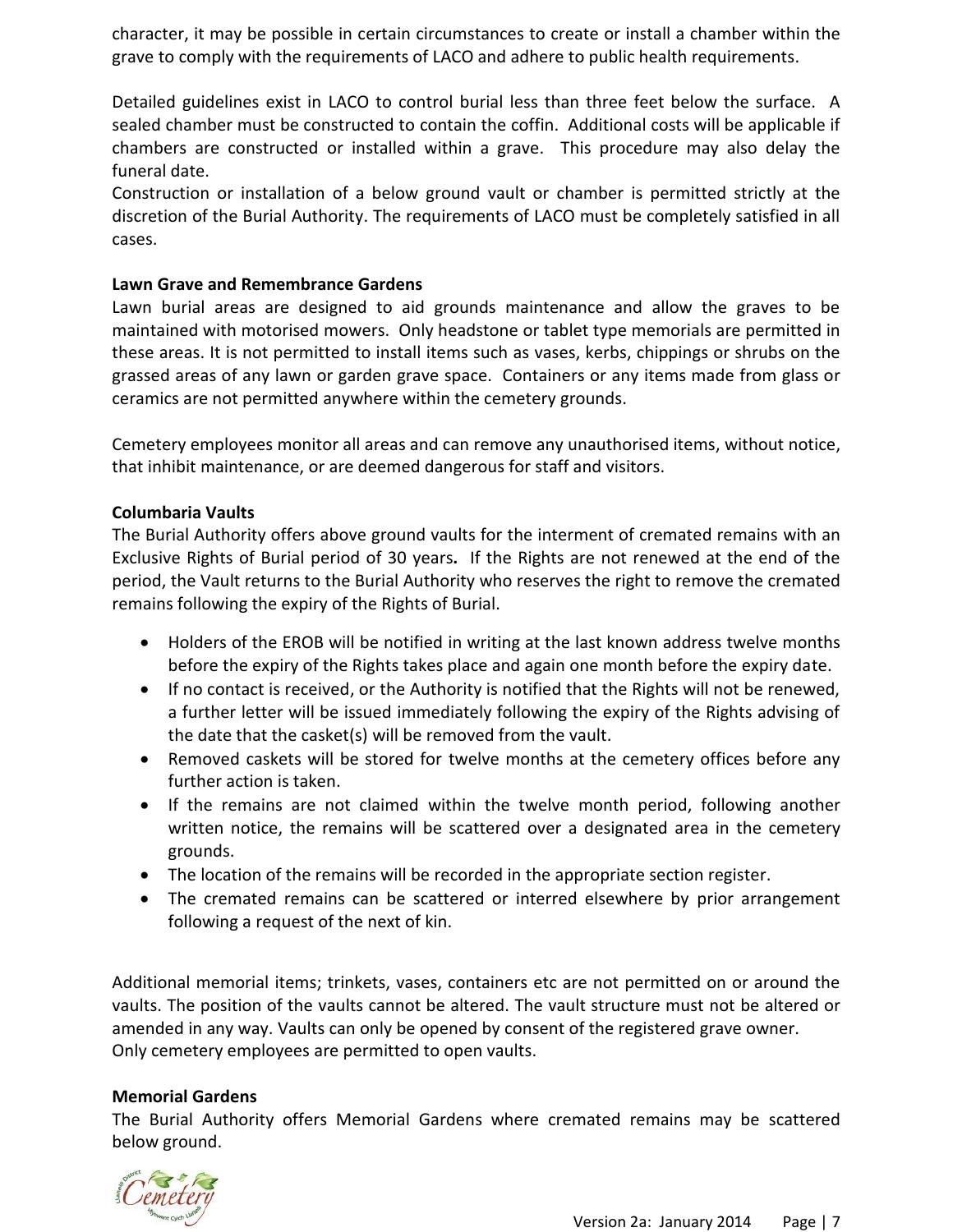- The registered holder of the EROB maintains the garden and may install plants, shrubs, bulbs, decorative chippings etc.
- Shrubs/plants or memorial items must not exceed 24" high or encroach beyond the perimeter of the garden or onto neighbouring plots.
- Planting must be kept under control and high standards of maintenance must be upheld at all times.
- Glass items are not permitted.
- The Authority may take action on a garden if standards of maintenance are not upheld**.**
- The border of any garden will be maintained by the Burial Authority.
- Only memorials supplied by the Burial Authority may be installed in the remembrance gardens.

# **Traditional Graves**

Memorial sets outlining the grave space are permitted in older sections of the cemetery not strictly designated as lawn type. A specific area (section 10) has also been designated a traditional grave area to accommodate new traditional graves.

By selecting a burial in section 10 the grave owner commits to install a traditional memorial set manufactured from quarried stone outlining the grave space. The memorial set must be installed within two years of the burial.

# **Public Graves**

The Burial Authority provides public grave space. Sometimes known as Public Health Burial. The burial is arranged by Health Boards or Local Authorities who have a statutory duty to bury the deceased if no one claims responsibility or it is impossible to fund a funeral by any other means.

- Exclusive Rights of Burial is not available for public graves.
- Memorials or markers of any kind are not permitted on this type of grave.
- The grave is not provided for the sole use of the family of the deceased.
- Unrelated persons can be buried within the same grave at the discretion of the Burial Authority.
- Appropriate costs for grave digging and processing the interment application will apply for all public graves.
- Public graves will not be visibly identified as such.

# **Natural Burial Areas**

Certain areas of the cemetery will be managed to promote biodiversity and 'natural' burials will be permitted in these areas to promote minimal environmental impact.

Specific regulations will apply to areas designated as natural burial areas. The following fundamental polices and regulations will apply to provide the key elements to create and manage the natural burial areas.

- The areas will be ecologically managed to encourage sustained biodiversity.
- All graves will be hand dug whenever feasible.
- All graves will be single depth.
- The deceased must be contained in a completely biodegradable coffin or shroud. Non biodegradable liners, handles and coffin ornaments are not permitted.

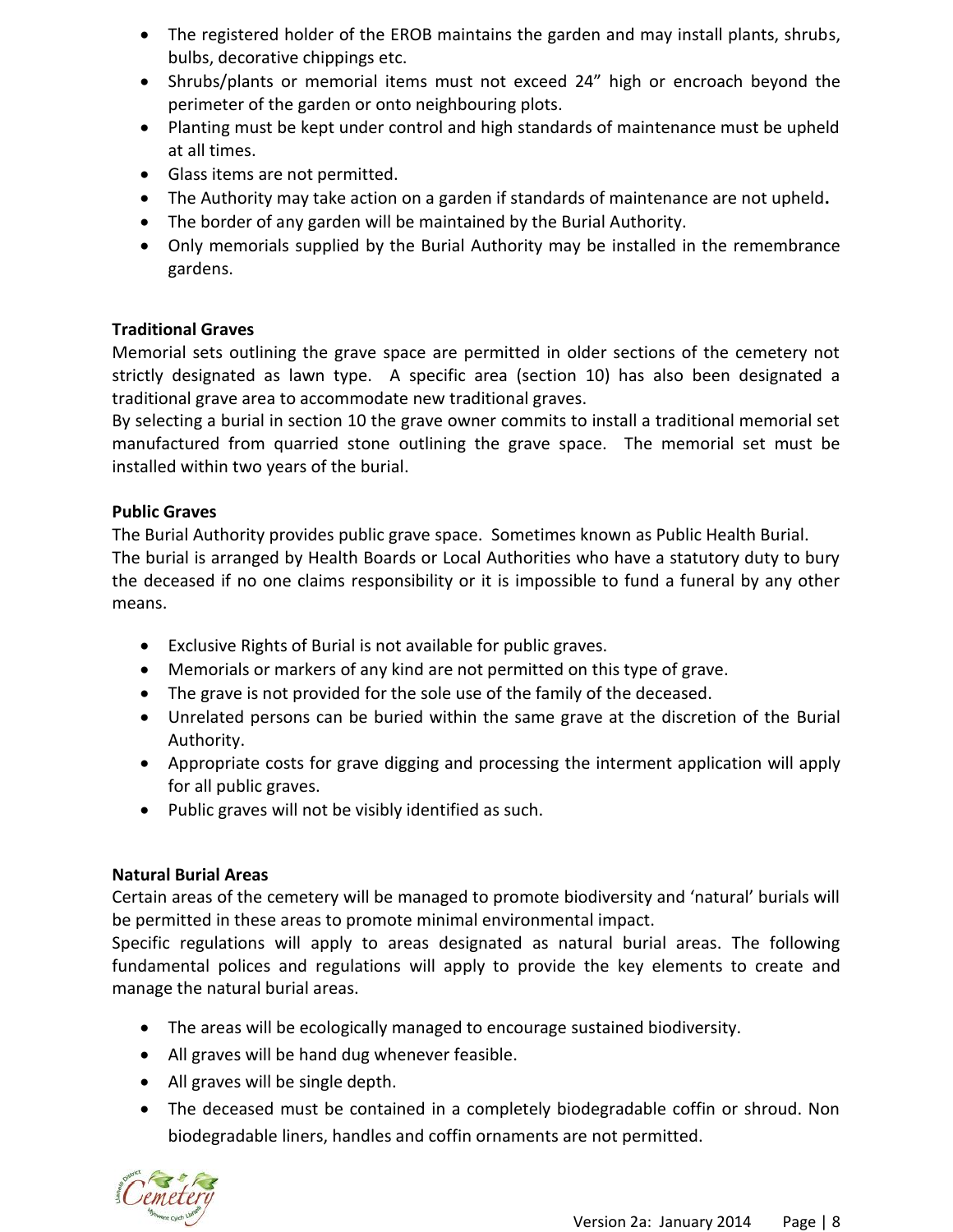- The deceased must not be embalmed or "hygienically treated" (except in special circumstances, e.g. repatriation).
- Funeral wreaths must be made from ecologically friendly materials and not contain items such as cellophane wrapping, nylon ribbon, plastics, wires or oasis.
- A recycled granite marker will be buried below the ground on all graves.
- Manufactured stone memorials are not permitted on the graves.
- Exclusive Rights of Burial will be offered for 30 years.
- One adjacent grave can be reserved by the next of kin or partner. Reserved graves are renewable every 10 years. A reservation fee will apply.
- Cremated remains can be interred within an existing grave. Containers or caskets will not be permitted.
- Individual cremated remains plots will be made available in the area, at the base of trees, under or adjacent to hedgerows or in smaller clearings.
- Scattering of cremated remains over the surface of the natural area will be permitted upon receipt of an application to the authority and payment of the appropriate fee.
- The bereaved will be offered a choice in the way the graves are identified.
- The grave surface will be levelled or left mounded by request.
- Graves can be left unidentified at the surface if requested.
- Graves in the wooded and meadow area may be identified with a cemetery supplied wooden marker post made from sustainable managed sources and engraved with the name of the deceased.
- Graves in the meadow area may be marked with a new tree, shrub or wooden marker post as requested.
- Individual cremated remains plots will be marked with a small wooden marker post or left unmarked if requested. The surface of individual cremated remains plots will be levelled.
- Marker posts or trees may not be adapted or altered in any way. Marker posts will be removed if indelibly altered.
- Markers will be repaired or replaced by the Authority if naturally deteriorated for the period of the burial rights.
- Memorial items, trinkets, pots, vases, containers or decorative items will not be permitted on any grave.
- Native species seasonal or perennial flowering plants may be planted on a grave space. These must not be an invasive species, they must be conducive to the natural biodiversity of the area and must be contained to the grave space. Approval must be sought from the cemetery manager regarding the quantity and species of plants prior to planting.
- Unapproved planting may be removed by cemetery staff without notice.

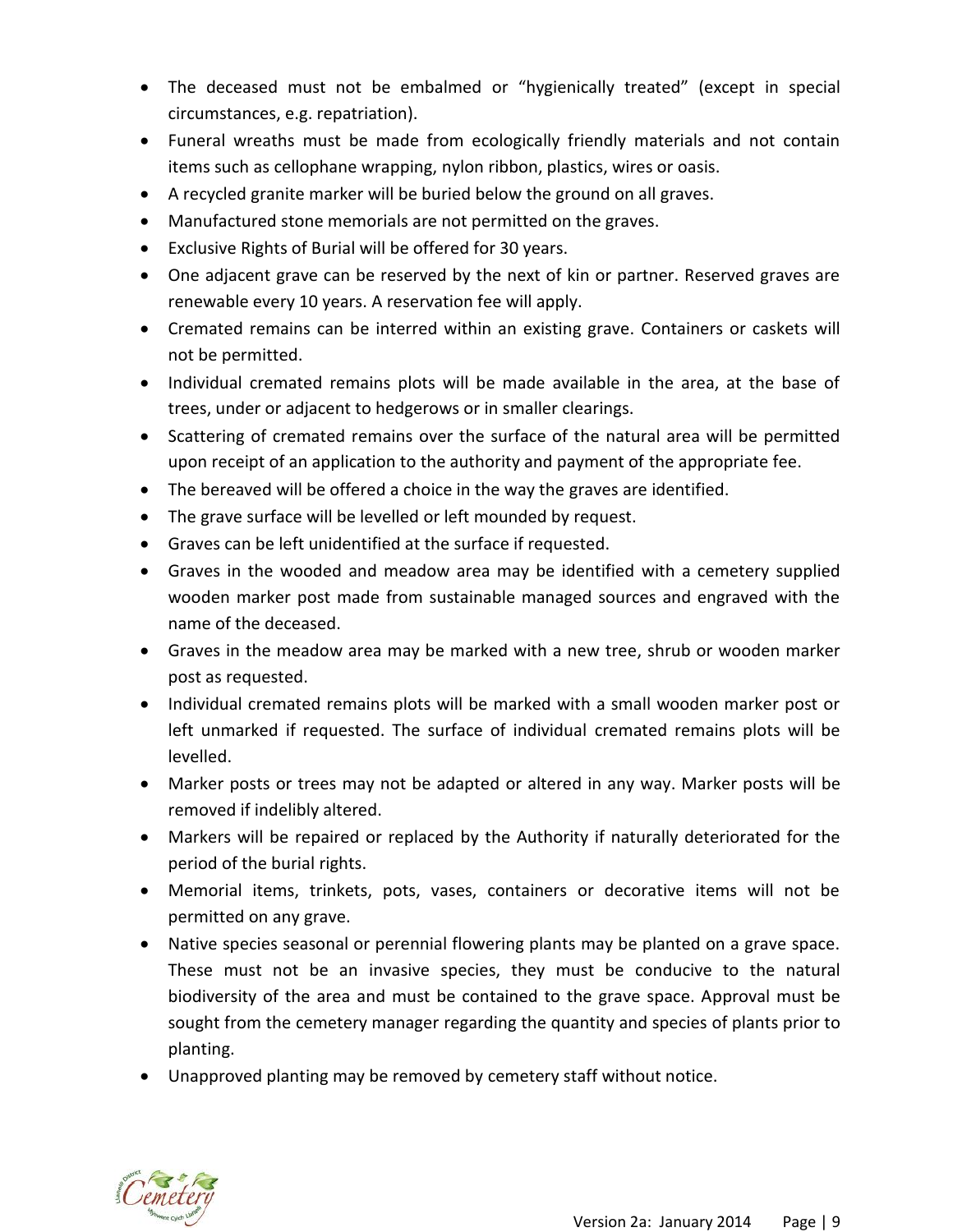# **Reserved Graves / Purchase of Exclusive Rights of Burial (EROB)**

Reserved graves are only offered in the natural burial areas. Historical reservations will be honoured.

To use a reserved grave, proof of reservation must be provided. Kinship or a legitimate legal claim must be ascertained. The present day burial and EROB fees will apply. It must be noted that the fee paid at the time reflected *reservation* of the space and not the outright purchase of the land, burial rights or interment fees.

Advance purchase of the **Exclusive Rights of Burial (EROB)** for a new grave, cremation plot or vault is permitted. The Rights of Burial period commences on the day of purchase. The appropriate interment costs are payable at the time when the grave is used.

## **Supervision of Funerals and Burial Services**

To ensure that all legal requirements are strictly adhered to and to ensure that all cemetery rules and regulations are observed, an appointed member of the cemetery staff, i.e. the Cemetery Manager or Cemetery Supervisor must be in attendance at all burials and services.

## **Coffins**

- Coffins can be made from solid wood, wooden products, cardboard, willow, wicker etc.
- The Coffin must be constructed to support and contain the body of the deceased during transportation to the graveside and during the burial process.
- Requests to use metal or composite coffins will be considered.
- The exact external coffin size must be accurately provided to the cemetery administration staff in writing two working days before the scheduled burial.
- All coffins used in the natural burial area must be completely biodegradable.

# **Shroud burials**

Shroud burials are permitted by prior arrangement only. Appropriate processes and equipment must be deployed by the funeral director to ensure levels of decency and safety are maintained during transportation of the body in the cemetery.

# **Temporary or Coffin Covers**

Where a cardboard coffin or a shroud burial has been selected, the deceased may be transported to the grave in a temporary coffin or within a removable coffin cover. The funeral director is responsible for clearly notifying the family and all mourners attending the funeral that the shrouded body of the deceased or the cardboard coffin will be removed from the temporary coffin cover for the interment.

# **Open Coffin**

Requests in advance must be made in writing to the cemetery administration office for an 'open coffin' service at the graveside or during a chapel service. An 'open coffin' will not be permitted if the deceased had a notifiable disease. A 'Certificate of Embalming' may be required in certain circumstances.

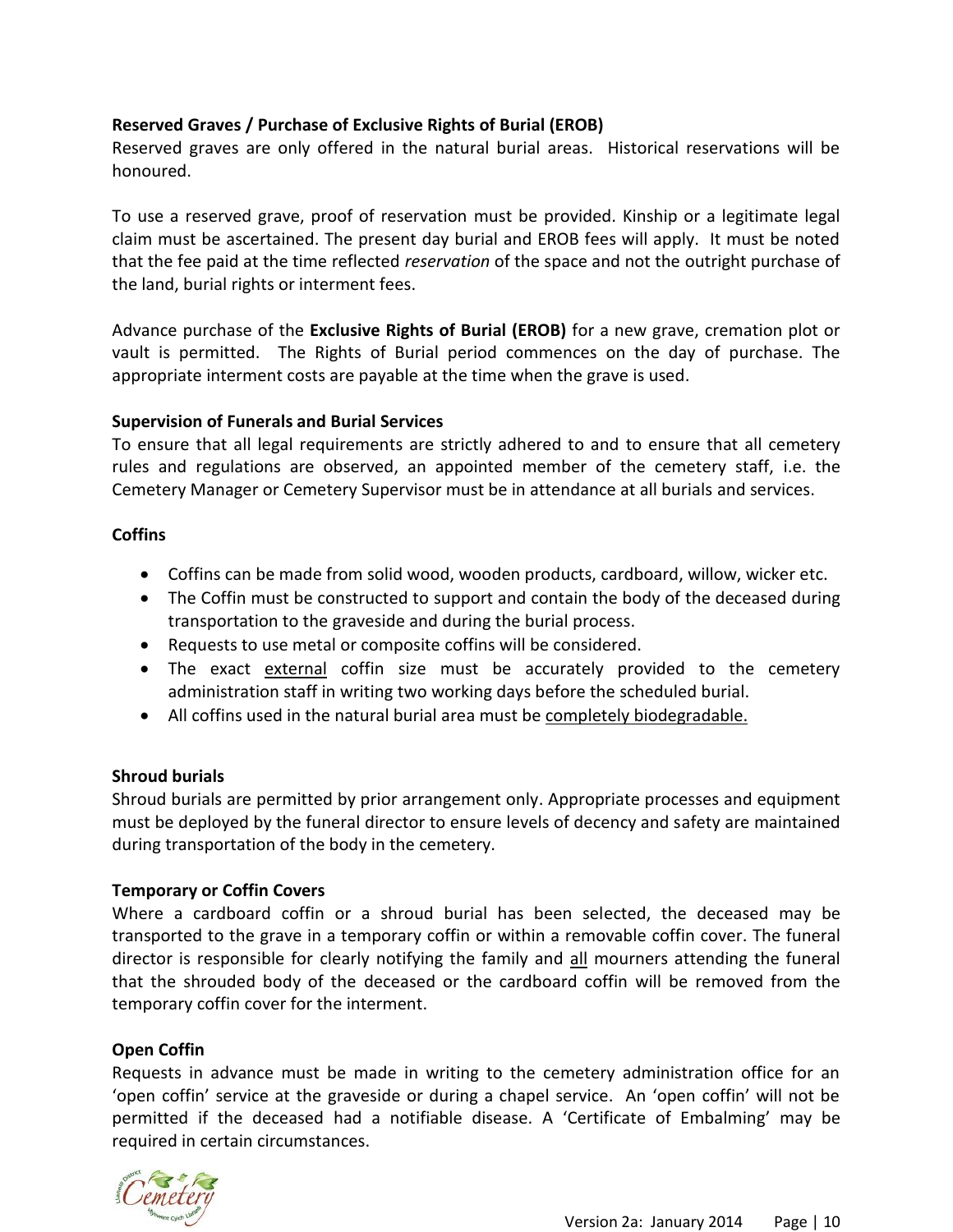## **Funeral Directors**

Funeral directors or anyone engaged in undertaking a funeral or burial must adhere to all cemetery rules and regulations at all times. Anyone professionally engaged in undertaking funeral services must provide the Burial Authority with copies of up to date public and employers' liability insurance cover. Details of appropriate insurance policies must be provided to the Authority annually. Minimum public liability cover for £5 million for any one incident and Employers liability cover to the minimum value of £10 million will be required. Extant levels of cover will be reviewed periodically and may be amended with due notice to observe national or industry guidelines.

Cemetery Staff will provide assistance and advice to anyone wishing to undertake a funeral without engaging the services of a professional funeral director.

During a funeral service levels of decorum and respect for the deceased and the bereaved must be maintained at all times. Funeral directors must provide and adequately maintain equipment used to transport the deceased to the graveside safely and with dignity. The funeral director must provide suitable webbings. The funeral director is responsible for providing persons to act as bearers to remove the coffin from the hearse and transport and place the coffin in the grave. The funeral director must advise the bearers on the estimated weight of the coffin and provide clear instruction and guidance. The route to the grave and any safety concerns must be conveyed clearly to the bearers and the funeral cortege. The funeral director must ascertain that the bearers are physically capable to carry out their duties. The funeral director must liaise and follow any direct instruction given by the cemetery supervisor or manager.

Before removing any webbing or straps, the funeral director is responsible for ensuring the coffin is placed centrally and level within the grave and orientated as per tradition, family preference or cultural requirement.

The funeral director is responsible for the safety and wellbeing of their staff and the mourners when positioned directly at the graveside. The funeral director must not take any action or instruct anyone in any way that places them or others at risk of injury at the graveside.

The funeral director is responsible for explaining to the bereaved, in advance, all aspects of the burial process and the services that can and will be supplied and operated by the Burial Authority. The funeral director must ensure that the bereaved have been adequately informed regarding the process and requirements of purchasing or transferring the Exclusive Rights of Burial for a grave at Llanelli District Cemetery and the regulations and responsibilities of maintaining a memorial on the grave. The funeral director commits to the above by signing the Interment Request Form.

## **Maintenance of Graves**

Following an interment, wreaths and floral tributes will be removed from the grave once they have become unsightly or following a request by the bereaved. The cemetery administration office must be notified as soon as possible if any items are to be retained.

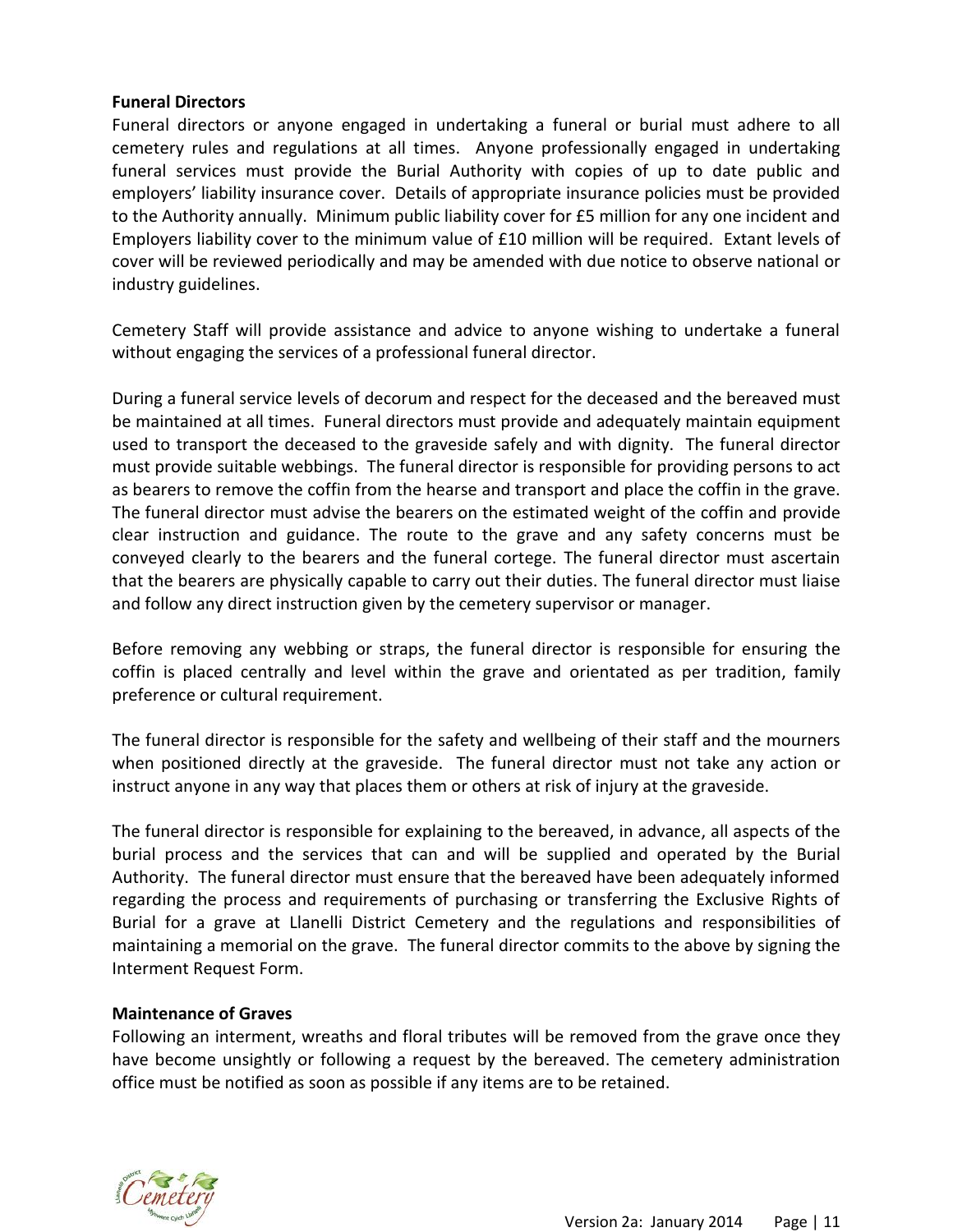Cemetery staff will top up the surface of graves and level with soil as required during settlement. Once settlement is thought to be complete a final layer of top spoil and grass seed will be applied to the grave.

Some settlement may continue for many years. Cemetery staff will monitor the ground conditions. The Burial Authority has the right to level and maintain the surface of any grave at any time as it deems fit.

## **Christmas Wreaths/Tributes**

Cemetery staff will commence a programme to remove Christmas wreaths and floral tributes annually on February  $1^{st}$ . Grave owners must notify the cemetery administration office before this date if they wish to retain or remove the wreaths personally.

#### **Temporary Marker**

Following burial in a new grave the Authority will supply a simple temporary wooden marker on the grave detailing the name of the deceased and the grave number. The marker will be removed after twelve months or when a permanent headstone or memorial is installed (whichever is sooner). Markers are not provided following successive burials in a grave, or following the interment or scattering of cremated remains.

## **Wooden Crosses**

Wooden crosses are considered temporary markers by the Burial Authority. They must not be concreted or fixed permanently into place. If a cross falls into disrepair, or is obstructing grounds maintenance it can be removed or repositioned without prior notice. Crosses must be placed at the head of the grave and in line with memorials within the row. Crosses must not exceed 36 inches in height.

#### **Managing Memorials**

The authority wishes to encourage a broad choice of memorial designs. However not all designs will suit the aesthetics of the burial area or remembrance gardens. Any proposed memorial within the dimensional rules but does not follow an already accepted design or colour must be pre-approved by the Cemetery Manager who may decide to seek approval from the members of the Burial Authority.

Nobody other than memorial masons included on the Authority's approved list will be permitted to install, remove, refurbish or repair any memorial or part thereof within the cemetery grounds.

All requests for memorial work must be supported by a work permit. Once authorised, the work must comply with the document "Cemetery Rules and Regulations for Memorial Masons" and the latest version of BS8415 as a minimum standard.

## **Memorial Safety**

All new memorial installations must adhere to BS8415 as a minimum standard. Any memorial that is repaired, refurbished or altered in any way must be re instated as per BS8415.

The Burial Authority employs a memorial safety policy which provides strict guidelines and procedures to manage and apply the memorial safety programme.

The Burial Authority maintains a memorial safety policy in line with BS8415.

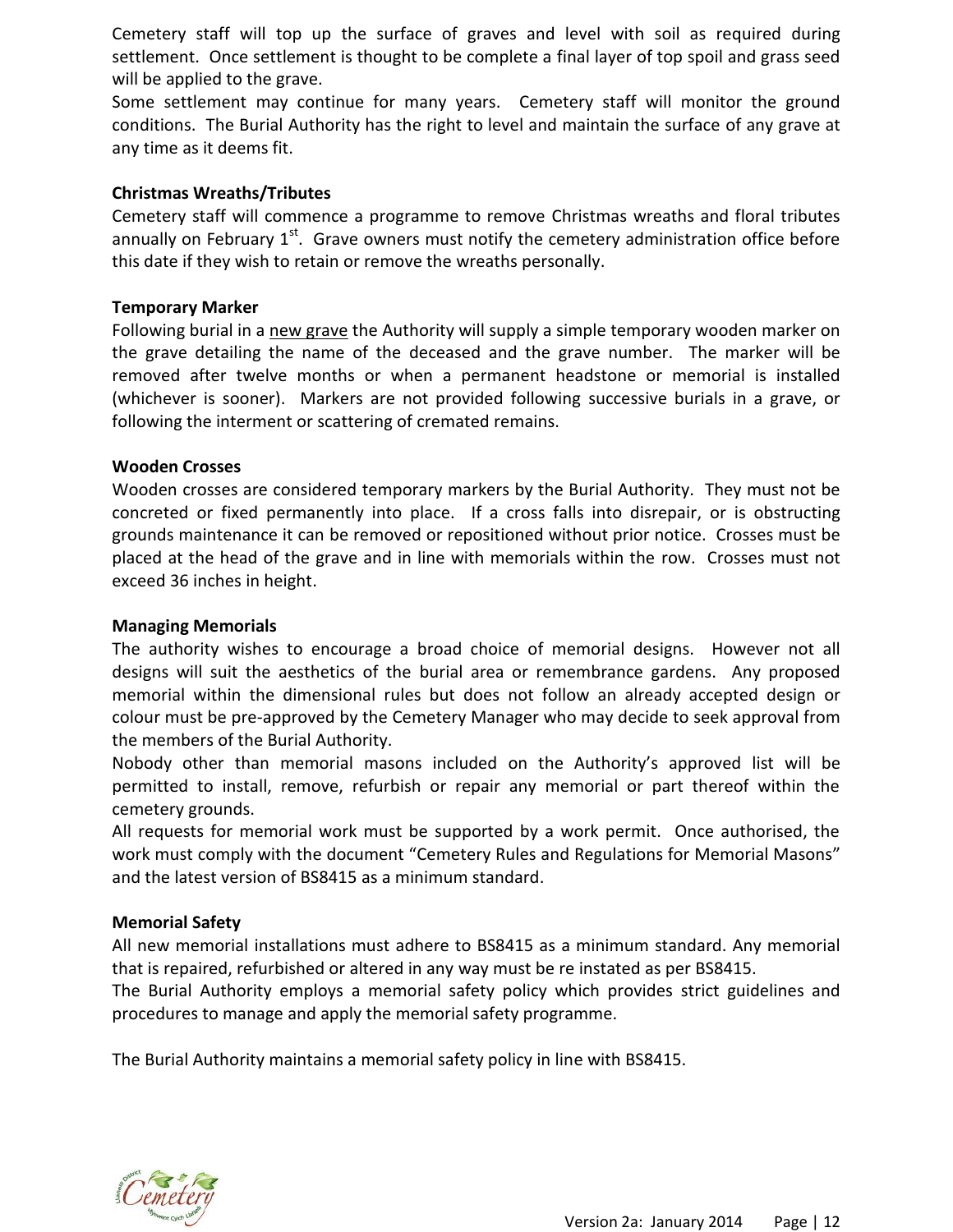The Burial Authority, in accordance with the provisions of the Local Authorities' Cemeteries Order 1977, following appropriate periods of notification; reserves the right to dismantle unsafe memorials either fully or partially, and lay them flat on the graves.

The Burial Authority, in accordance with the provisions of Schedule 3 and Article 10 of the Local Authorities' Cemeteries Order 1977, upon expiry of the Exclusive Rights of Burial and following appropriate periods of notification; reserves the right to consider removing from the grave any memorial that is unsafe or dilapidated by reason of neglect.

## **Memorial Regulations**

Only memorial masons who are included on the Burial Authority's approved register are permitted to install, repair or refurbish memorials within the cemetery.

For inclusion on the Burial Authority's Memorial Masons Register, Memorial Masons must be accepted on the NAMM or BRAMM Business Accreditations Registers, employ a licensed Fixer and maintain appropriate Public Liability and Employers Insurance policies.

All memorials must be manufactured and installed as per BS8415 as a minimum. Permits must be submitted for all memorial work. Memorials installed or refurbished without an approved permit or do not comply with the original permit application may be removed from the cemetery.

Memorials must be manufactured from natural quarried stone - i.e. granite, marble or slate. The colour and finish must be derived from a honing or polishing process. Artificially coloured or painted memorials will not be permitted. The cemetery manager shall exercise discretion to ensure colour and design choices remain tasteful to cemetery aesthetics.

## **Lawn Memorials:**

- The maximum permitted overall size for a lawn memorial including its base is 34" high from the top of the foundation and should not exceed more than 48" wide at its lowest base.
- To aid stability the base must be appropriately proportioned to the headstone.
- Each memorial must be clearly engraved on the rear with the plot number.

# **Traditional memorial sets (kerbs and headstone covering grave space):**

This type of memorial is only allowed in section 10 of the cemetery and in older sections where full memorial sets already exist.

The maximum permitted overall size for a full set memorial is normally dictated by the existing grave space and dependant where the grave is located within the cemetery.

Wherever possible the areas adjoining neighbouring full sets should be filled in with smooth finished concrete to form a solid path. This may be a requirement of the permit if the area between neighbouring memorials is difficult for cemetery staff to maintain. If in doubt regarding the overall size of the memorial, please check with the cemetery administration office.

- The maximum overall height of the memorial at the apex of the headstone should not exceed 38".
- Suitable foundations meeting BS8415 must be utilised to support the memorial. Each memorial must be clearly engraved on the rear with the plot number.

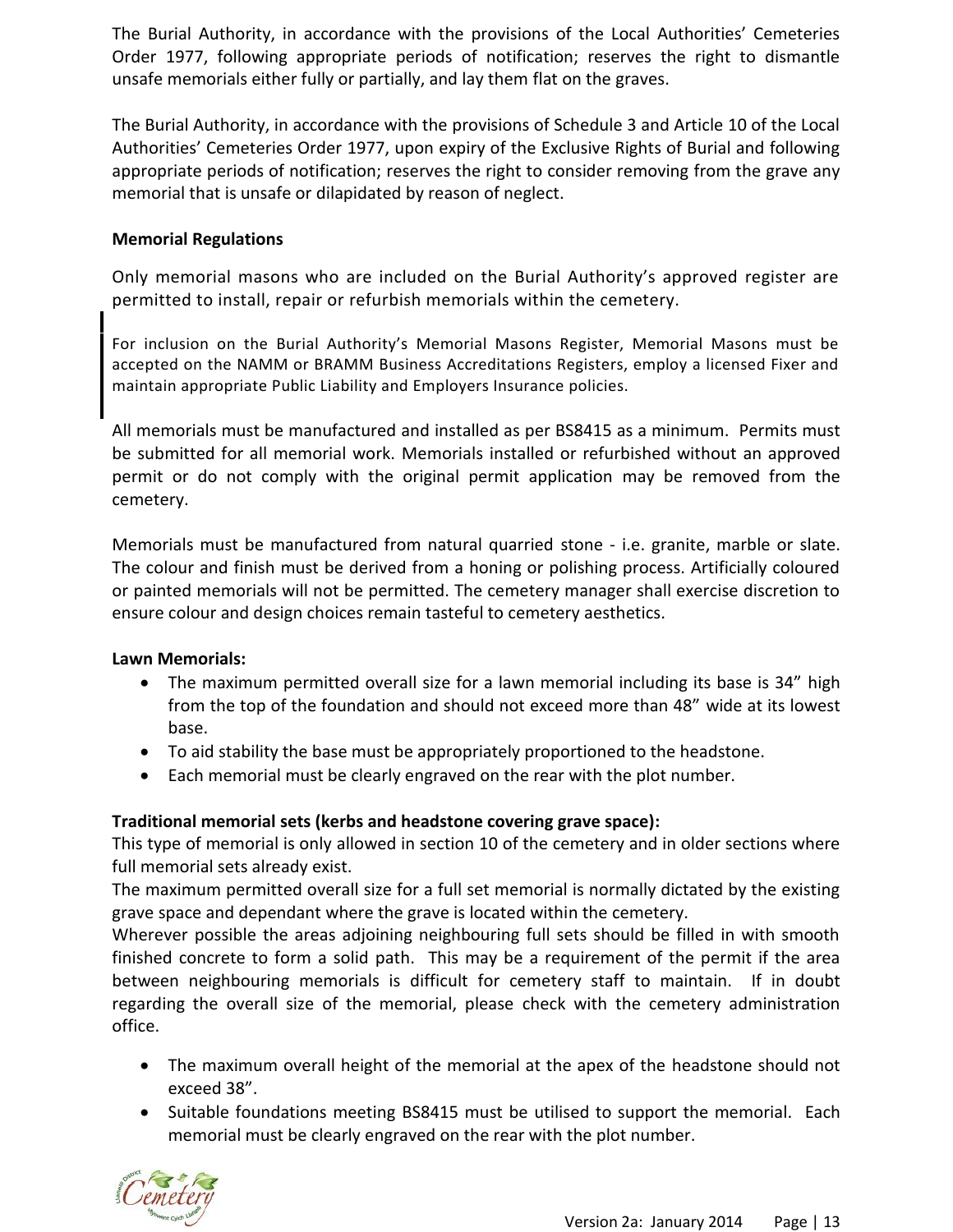- The memorial must not encroach onto any neighbouring grave space, or more than half the ground distance shared between neighbouring graves.
- Decorative chippings and plants are allowed on full set graves where they are contained within the memorial.
- Plants or shrubs must not be allowed to overwhelm or affect the stability of the memorial.

# **Baby Section:**

- The maximum permitted overall size for a baby section memorial including its base is 27"high x 30"wide.
- To aid stability the base must be appropriately proportioned to the headstone.
- Suitable foundations meeting BS8415 must be utilised to support the memorial.
- The foundation must not exceed 30" x 14".

Small garden or planter kerbs are allowed in this section. Three different sizes are permitted:

- Small Planter: Overall dimensions must not exceed 30"wide x 35"
- Medium Planter: Overall dimensions must not exceed 48"wide x 38"
- Large Planter: Overall dimensions must not exceed 48"wide x 70"
- Planting and decorative chippings are allowed when contained within the memorial set.
- Each memorial must be clearly engraved on the rear with the plot number.

## **Gardens of Remembrance:**

Memorials must be manufactured from natural quarried granite. Only stone coloured black, dark grey, pearl and visage will be allowed. Artificially coloured or painted memorials will not be permitted.

- Memorials must be installed on the concrete beam foundation provided by the Burial Authority.
- The memorial must be placed centrally to the appropriate interment plot or plots.
- Garden of remembrance memorials may be installed before the interment by prior arrangement with the cemetery administration office.
- The maximum permitted overall size for a single garden of remembrance upright memorial is 22"high x 12"wide x 14" deep x 3"thick with a single flower container positioned centrally within the base.
- If a larger memorial is required a maximum of one adjoining plot can be purchased by the grave owner and a memorial not exceeding 22"high x 30"wide at its base may be installed spanning the two plots.
- Larger memorials may contain more than one flower container but their positions must not allow floral tributes to encroach onto neighbouring plots.
- The maximum permitted overall size for a single garden of remembrance tablet or wedge memorial is 18"deep x 12"wide x 4 -2" thick, containing a single flower vase positioned centrally on the memorial.
- If a larger memorial is required a maximum of one adjoining plot can be purchased simultaneously by the grave owner and a memorial not exceeding 18"deep x 30"wide x 4-2" thick may be installed spanning the two plots.
- Larger memorials may contain more than one flower container but their positions must not allow floral tributes to encroach onto neighbouring plots.
- Each memorial must be clearly engraved on the rear with the plot number.

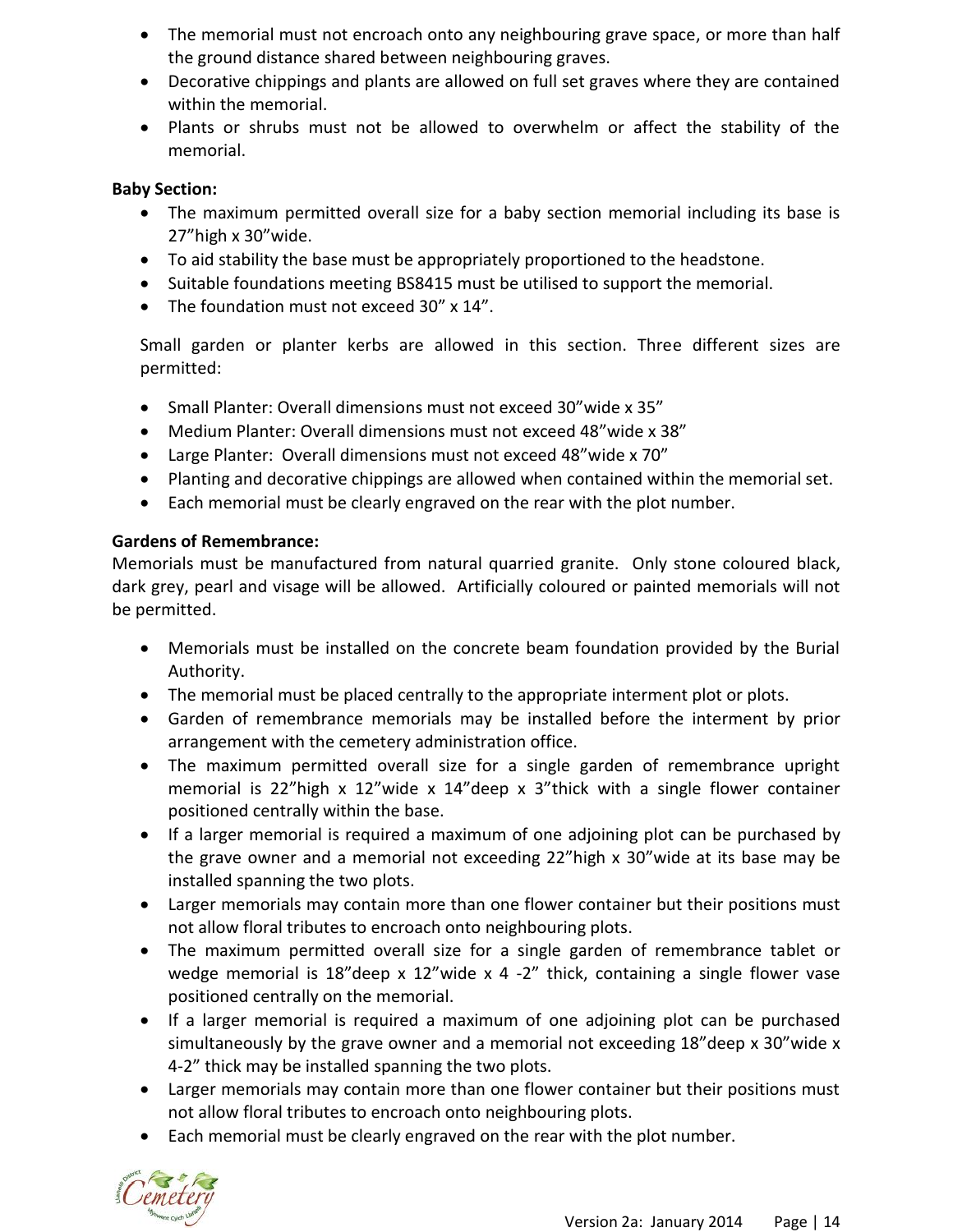**Memorial Gardens:** Only memorials sourced through the burial Authority may be placed in memorial garden plots.

**Columbaria Vault Plaques:** Vault plaques must be sourced and engraved via the cemetery office

# **Private and Leased Memorial Benches**

A leasing scheme for memorial benches is offered by the Authority.

Upon application and appropriate payment the bench is installed by the authority that has sole responsibility for its safe installation and ongoing maintenance for the period of the lease.

A leased bench, if installed within cemetery grounds cannot be retained solely for private use. Full terms and conditions are detailed in the lease agreement which can be obtained from the cemetery office.

New applications for private benches will not be accepted.

Memorial benches previously installed by members of the public following a formal application to Llanelli Joint Burial Authority must be maintained in perpetuity by the applicant or their descendants.

Planting trees or shrubs adjacent to the bench is not permitted. Adding additional memorial items on or around the bench is not permitted.

A privately installed bench cannot be reserved solely for the use of the owner. The bench can be used by any member of the public.

The Burial Authority will routinely check and record the condition of all private benches. Any bench assessed to be unsafe may be cordoned off to prevent its use and the owner notified with a request to refurbish or repair. If the owner fails to maintain or make appropriate repairs the bench it may be removed. In extreme circumstances to eliminate immediate danger to members of the public a bench may be removed without prior notice.

# **Public Benches**

The Burial Authority provides benches in various locations throughout the cemetery for the use of members of the public. It is not permitted to add memorialisation or engraving of any kind to public benches.

# **Vehicles**

A speed limit of 5 miles per hour is enforced within the cemetery grounds. A one way system operates within the cemetery to aid traffic management and to assist in moving traffic freely and safely. All drivers must adhere to the traffic control system unless directed otherwise by cemetery staff. During extreme weather conditions or to facilitate a funeral service or to carry out essential maintenance and repairs, it may be necessary to temporary close or restrict traffic on part or parts of the roadway. It may be necessary in extreme circumstances to temporarily close the cemetery to pedestrians and vehicles. Notices and/or staff members will be placed strategically throughout the cemetery to guide and warn drivers and pedestrians if this is the case. Vehicle users are required to park in the designated parking areas unless otherwise instructed by cemetery staff.

# **Dogs**

Dogs must be kept on a lead at all times and restrained from straying off paths and roadways. Owners must not allow their dogs to foul on any grave or memorial within the cemetery. Dog owners are expected to be equipped with suitable 'waste bags' to clean the area if their dog

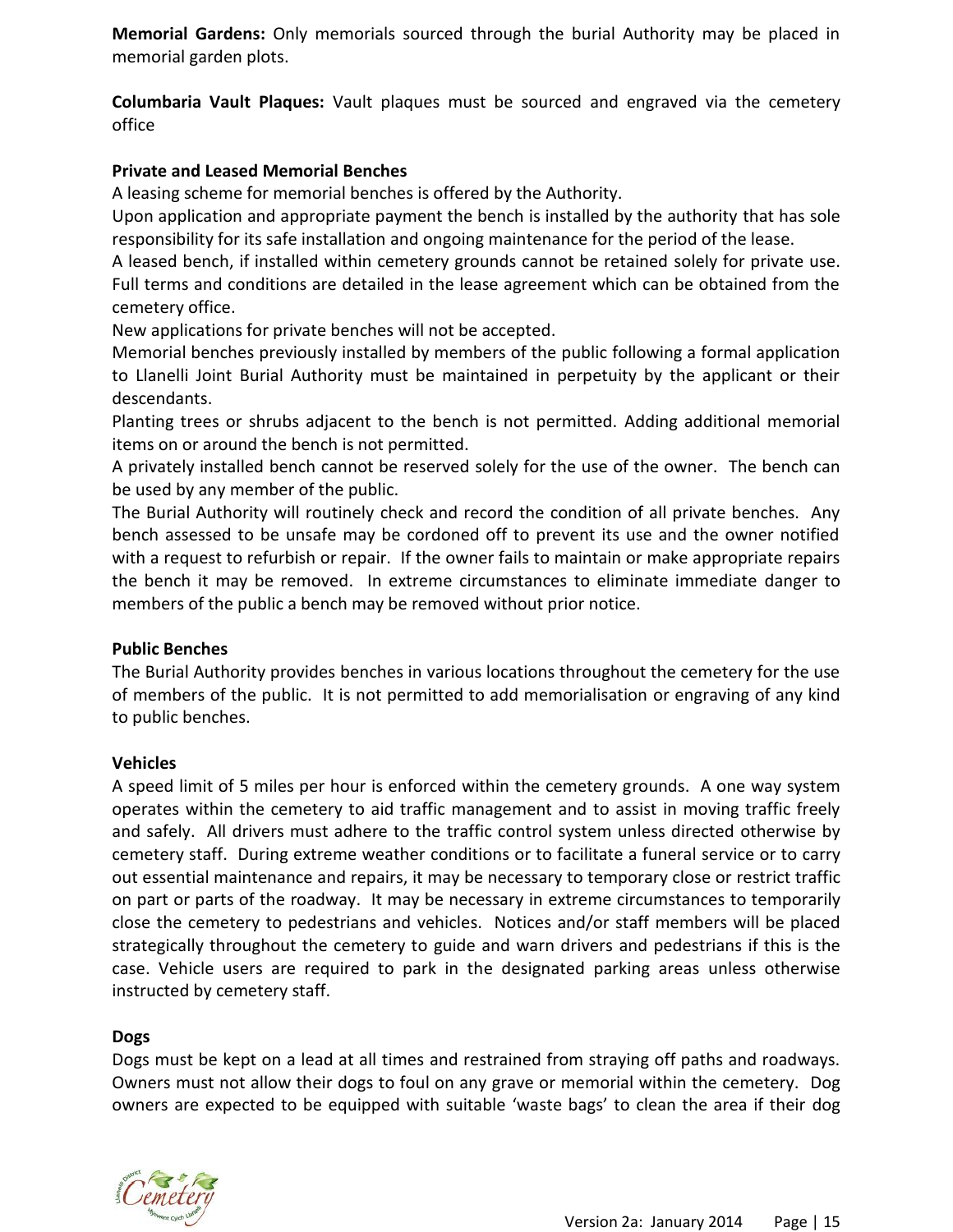fouls within the cemetery grounds. Failure to do so may lead to prosecution under the Dog (Fouling of Land) Act 1996.

# **Children**

Children must be supervised by an adult at all times. Children must not play or climb near memorials.

## **Litter**

All litter must be placed within the bins provided. Only litter associated with tending a grave, i.e. spent flowers, packaging etc must be deposited in the cemetery bins.

Depositing of household or commercial waste anywhere in the cemetery grounds, including in bins or skips will be reported to Carmarthenshire County Council Environmental Control Department and legal action will be pursued.

## **Conduct within the cemetery**

Visitors must behave with dignity and respect whilst visiting the cemetery. Visitors shall keep to the surfaced roads or paths whenever possible except when directly approaching the grave they are visiting. Visitors must take care when crossing or entering grassed areas. Special care should be taken when entering areas of uneven or sloping ground especially in wet or icy conditions.

## **Offences**

No person while in the cemetery grounds shall:

- Willfully create any disturbance.
- Commit any nuisance.
- Wilfully interfere with any burial taking place;
- Wilfully interfere with any grave, vault, tombstone, memorial, flower or plant.
- Play at any game or sport.
- No person not being an officer or servant of the Burial Authority or any person so authorised by or on behalf of the Burial Authority shall enter or remain in the cemetery at an hour when it is closed to the public.

If any of the above requirements are contravened a person shall be deemed to be committing an offence and shall be liable on summary conviction to a fine not exceeding the limit as stated in the governing Act or Parliament ; The Local Authorities' Cemeteries Order 1977.

In addition to the offences detailed in the Local Authorities Cemetery Order 1977, the following are strictly prohibited in Llanelli District Cemetery:

- The discharge of any firearms, except when authorized by the Burial Authority at military funerals;
- The riding of pedal cycles, skates, skateboards or similar wheeled items, including micro motor cycles;
- Visitors, or other persons shall not interfere with the staff in their duties and shall not employ them to execute any private work whatsoever within the cemetery;
- The Burial Authority forbids any gratuity being received by any of its employees. The receipt or demand of a gratuity, fee or unauthorized charge by any employee of the Burial Authority will subject such employees to immediate dismissal.